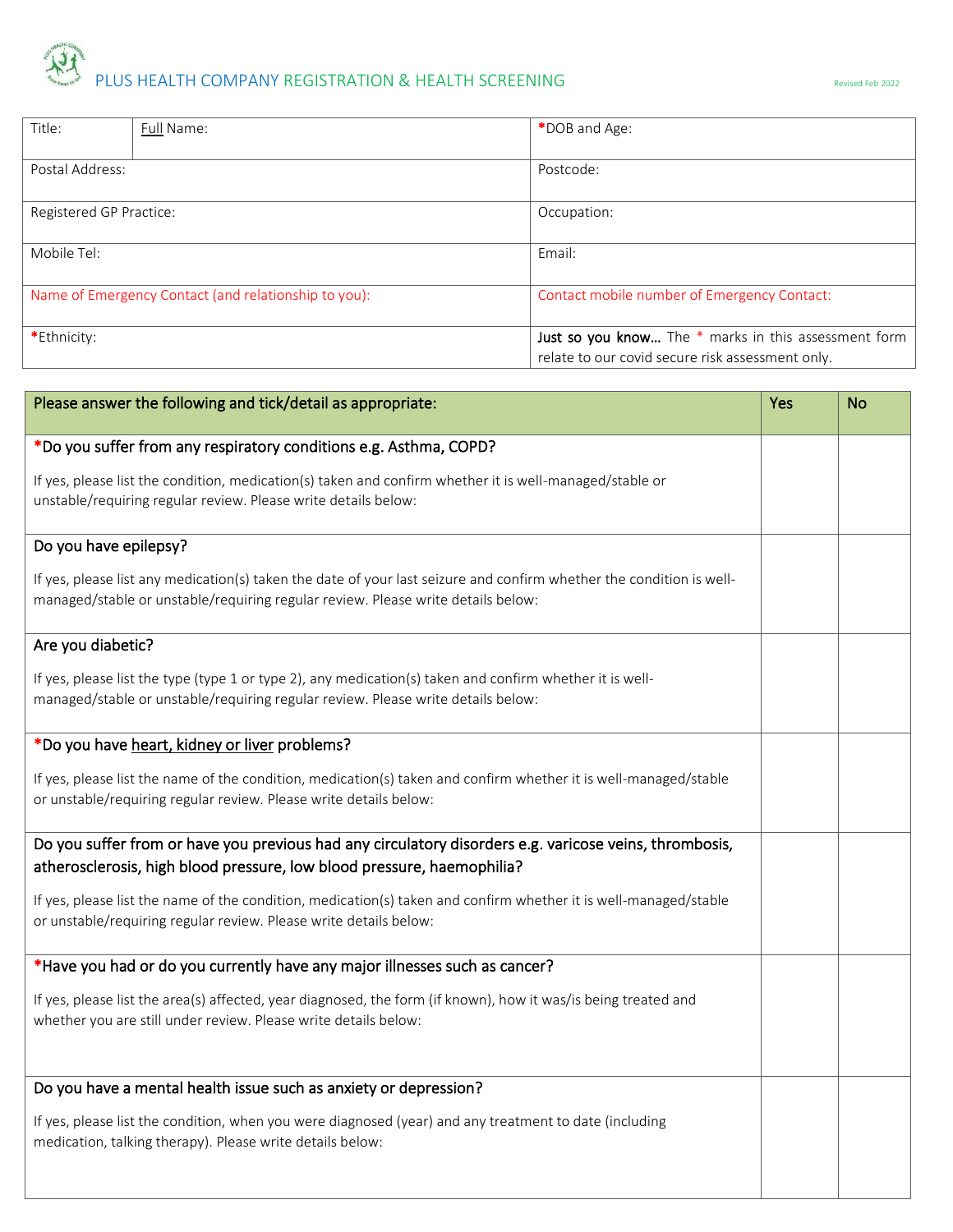| <b>Client name and DOB:</b>                                                                                                                                                                                            | <b>YES</b> | <b>NO</b> |
|------------------------------------------------------------------------------------------------------------------------------------------------------------------------------------------------------------------------|------------|-----------|
| Do you a thyroid problem?                                                                                                                                                                                              |            |           |
| If yes, please list the condition (hypo/hyperthyroidism), medication(s) taken and confirm whether it is well-<br>managed/stable or unstable/requiring regular review. Please write details below:                      |            |           |
| Do you regularly feel lethargic, fatigued or excessively tired?                                                                                                                                                        |            |           |
| If yes, please state whether this has been investigated (and when), if a cause has been established and how it is<br>being managed (ie vitamin supplementation). Please write details below:                           |            |           |
| Have you been investigated for or diagnosed with a vitamin D deficiency?                                                                                                                                               |            |           |
| If yes, please list when you were investigated (month/year), if you were found to be deficient and what<br>medication (and dose) you are taking to manage this condition:                                              |            |           |
| Have you been diagnosed with or investigated for Osteoporosis or Osteopenia (brittle bones)?                                                                                                                           |            |           |
| If yes, please list when you were investigated (year), if you were diagnosed as osteoporotic or osteopenic,<br>whether you have had any related fractures and what medication you are taking to manage this condition: |            |           |
| Have you ever had any fractures/broken bones?                                                                                                                                                                          |            |           |
| If yes, please list the location(s), whether surgery was required and if instrumentation was used (ie metalwork).<br>Please write details below:                                                                       |            |           |
| Do you suffer from Osteoarthritis (OA)?                                                                                                                                                                                |            |           |
| If yes, please list the location(s), medication(s) taken and the approximate date of any xrays/scans. Please write<br>details below:                                                                                   |            |           |
| *Have you been diagnosed with or investigated for a neurological condition such as MS, parkinsons or                                                                                                                   |            |           |
| stroke?                                                                                                                                                                                                                |            |           |
| If yes, please list the condition, medication(s) taken and confirm whether it is well-managed/stable or<br>unstable/requiring regular review. Please write details below:                                              |            |           |
| *Do you have a condition which means you have a high risk of contracting infections? (ie sickle cell)                                                                                                                  |            |           |
| Do you regularly fall, trip or lose balance?                                                                                                                                                                           |            |           |
| If yes, please give some details (including the date, location and any injuries sustained) about your last incident<br>below:                                                                                          |            |           |
| Do you have a history of spinal problems e.g. neck/upper/lower back pain, whiplash, scoliosis?                                                                                                                         |            |           |
| If yes, please list the area(s) affected, whether you have had any x-rays or scans, any treatment to date (ie<br>previous physio/injections etc) and whether it is a current issue. Please write details below:        |            |           |
|                                                                                                                                                                                                                        |            |           |
| Do you suffer from pins & needles sensations or numbness?                                                                                                                                                              |            |           |
| If yes, please list the area(s) affected, whether the cause has been established and if you are taking any<br>medication to help manage this. Please write details below:                                              |            |           |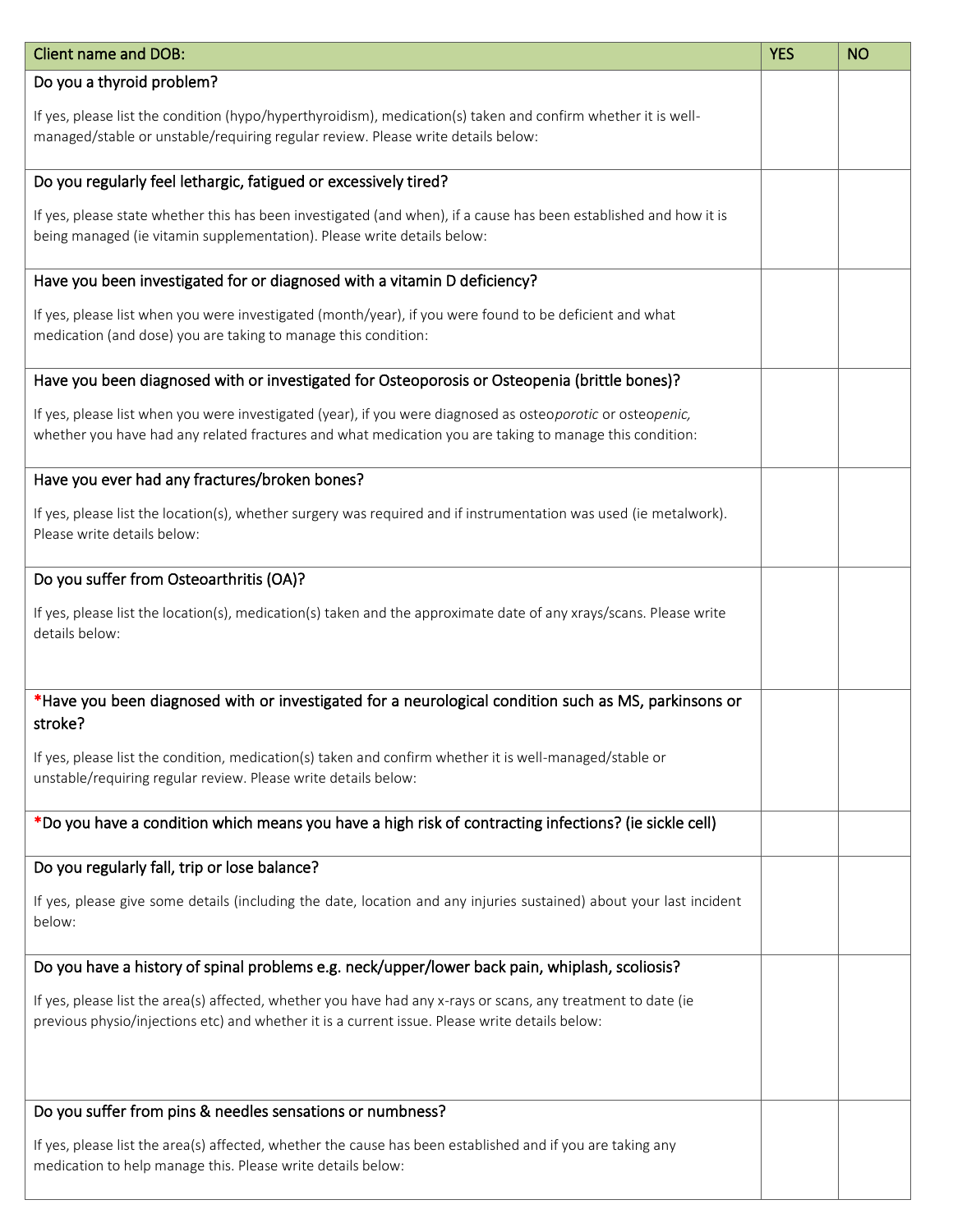| <b>Client name and DOB:</b>                                                                                                                                                                                                                         | <b>YES</b> | <b>NO</b> |
|-----------------------------------------------------------------------------------------------------------------------------------------------------------------------------------------------------------------------------------------------------|------------|-----------|
| Have you had any major operations or are you awaiting any surgical procedures? (ie joint replacement<br>surgery, cancer related ops, hysterectomy, arthroscopy)                                                                                     |            |           |
| If yes, please list the surgery and the month/year as well the reason for it. Please write details below:                                                                                                                                           |            |           |
| Do you have any allergies ie. Latex/plasters?                                                                                                                                                                                                       |            |           |
| If yes, please list your allergies and any medication(s) taken to manage these. Please write details below:                                                                                                                                         |            |           |
| Do you suffer from any skin disorders e.g. eczema/psoriasis?                                                                                                                                                                                        |            |           |
| If yes, please list your allergies and any medication(s) taken to manage these. Please write details below:                                                                                                                                         |            |           |
| *Women only: If you have had biological children, please state the age range of your child/ren and whether you<br>have any issues with your pelvic floor (such as continence/prolapse/urgency). Please also state whether you<br>could be pregnant: |            |           |
| Do you regularly sleep (uninterrupted) between 6-8 hours / night? If no, please state the reasons why<br>below:                                                                                                                                     |            |           |
| *Do you have a BMI of over 40? (clinically obese)                                                                                                                                                                                                   |            |           |
| *Have you had your full covid vaccination? If yes, please date month/year of second dose below:                                                                                                                                                     |            |           |
| Please list all current medications below:                                                                                                                                                                                                          |            |           |

Health Disclaimer:

By signing below, you are confirming you have given a true and thorough account of your health on this form and understand it is your responsibility to inform staff at Plus Health Company if there are any changes to your health, given they may affect your assessment, treatment and management options. You also agree to bring anything you are likely to need in order to optimally manage any known health conditions (ie inhaler for asthmatics) for all your attendances at Plus Health Company:

| $\sim$<br>100 <sup>2</sup><br>חוטור<br>cu.<br>. . | Drin<br>.<br>. | -<br>Ddle. |
|---------------------------------------------------|----------------|------------|
|---------------------------------------------------|----------------|------------|

| Covid - 19 Compliance: |  |  |
|------------------------|--|--|
|                        |  |  |

By signing below, you agree to fully comply with government guidance in relation to covid-19 and accept there is a risk you could contract covid-19 by attending an in person class or appointment. You are also confirming you are familiar with the protocols and requirements for accessing studio-based classes and/or face to face physiotherapy appointments, agree to adhere to these and will ask for further clarification on any aspect of your care as the need arises.

| $\sim$<br>Signed: | Print. | Date: |
|-------------------|--------|-------|
|                   |        |       |

### Terms and Conditions/Privacy Policy:

By signing below, you are confirming you have read, understand and agree with our terms and conditions, as well as our privacy policy:

| $\sim$<br>Signed:<br><u>ل</u><br>and the control | Print: | $\overline{\phantom{0}}$<br>Date: |
|--------------------------------------------------|--------|-----------------------------------|
|                                                  |        |                                   |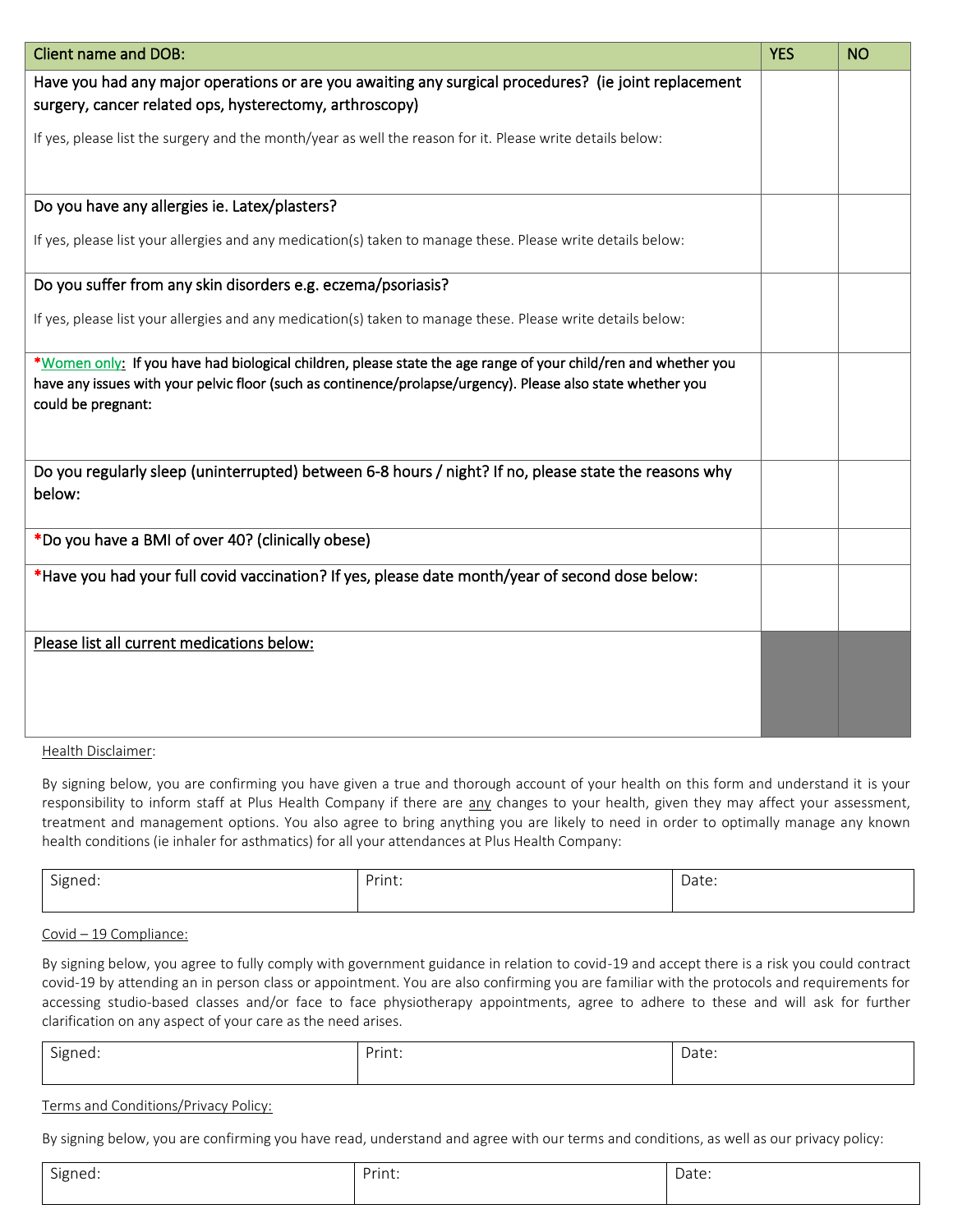## We'd like to know about your problem area(s) so please answer the following in as much detail as possible:

| What is the presenting<br>condition? (ie back pain) |                           |                             |                               |
|-----------------------------------------------------|---------------------------|-----------------------------|-------------------------------|
|                                                     |                           |                             |                               |
| How and when did symptoms                           |                           |                             |                               |
| begin?                                              |                           |                             |                               |
|                                                     |                           |                             |                               |
| Is there a history of trauma? If                    |                           |                             |                               |
| yes, please briefly detail what                     |                           |                             |                               |
| happened.                                           |                           |                             |                               |
|                                                     |                           |                             |                               |
| Did it start suddenly or                            |                           |                             |                               |
| gradually?                                          |                           |                             |                               |
|                                                     |                           |                             |                               |
| Are your symptoms constant,                         |                           |                             |                               |
| frequent or intermittent?                           |                           |                             |                               |
|                                                     |                           |                             |                               |
| How would you rate your pain at                     |                           |                             |                               |
| worst, on a scale of 0 to 10?                       |                           |                             |                               |
| $(0 = no pain, 10 = worst image,$                   |                           |                             |                               |
| How would you rate your pain at                     |                           |                             |                               |
| best, on a scale of 0 to 10?                        |                           |                             |                               |
| $(0 = no pain, 10 = worst image inable)$            |                           |                             |                               |
|                                                     |                           |                             |                               |
| Are you managing to sleep                           |                           |                             |                               |
| uninterrupted or are you being                      |                           |                             |                               |
| woken by your symptoms?                             |                           |                             |                               |
|                                                     |                           |                             |                               |
| Is there a certain time of the day                  |                           |                             |                               |
| when your symptoms feel to be                       |                           |                             |                               |
| at their worst? If yes, when is                     |                           |                             |                               |
| this?                                               |                           |                             |                               |
|                                                     |                           |                             |                               |
| What makes your symptoms                            |                           |                             |                               |
| worse? (ie specific                                 |                           |                             |                               |
| activities/movements)                               |                           |                             |                               |
|                                                     |                           |                             |                               |
| What can you do to ease/relieve                     |                           |                             |                               |
| your symptoms? (ie medication,                      |                           |                             |                               |
| certain positions/exercises)                        |                           |                             |                               |
|                                                     |                           |                             |                               |
| Do you have any of the following                    | Unexplained weight loss   | Severe Night Pain or Sweats | <b>Dizziness</b>              |
| symptoms?                                           |                           |                             |                               |
| Circle as appropriate.                              | Pins and Needles/Tingling | Unable to control           | Changes in sensation around   |
|                                                     |                           | bladder/bowel               | front or back passage         |
| Please get in touch with us by                      | Numbness                  | Changes to Vision           | A sudden fall for no apparent |
| telephone at your earliest                          |                           | (tunnel, blurred, double)   | reason (drop attack)          |
| opportunity if you experience                       | Weakness in the Limb(s)   | Slurred Speech              | Difficulty finding words      |
| any of these symptoms.                              |                           |                             |                               |
| List all the things you've tried to                 |                           |                             |                               |
| help yourself so far.                               |                           |                             |                               |
|                                                     |                           |                             |                               |
|                                                     |                           |                             |                               |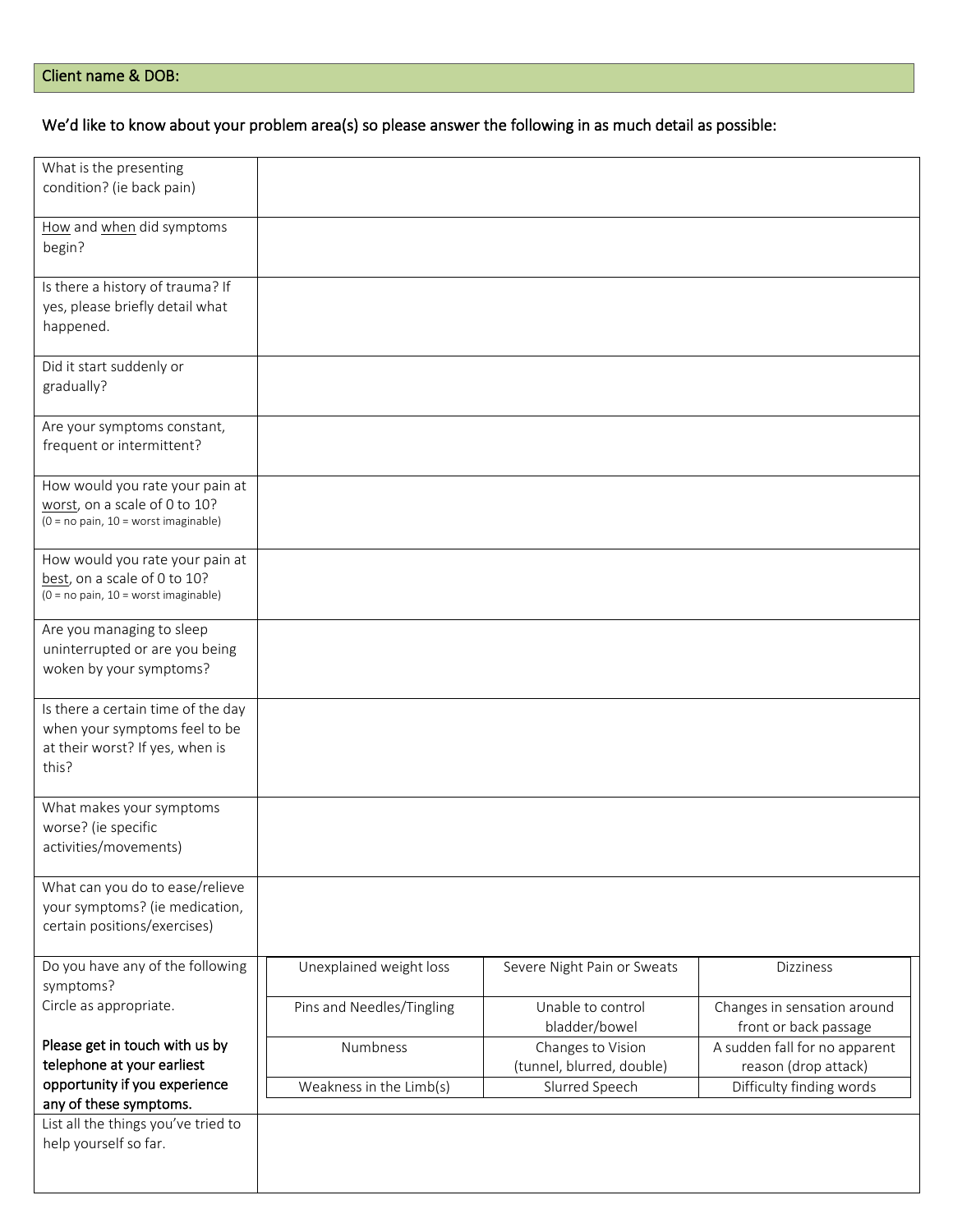| Client name and DOB:                                                                                                    |
|-------------------------------------------------------------------------------------------------------------------------|
| Are you independent with your<br>personal care at present? (ie<br>washing, dressing, cooking etc)                       |
| Are you undertaking all your<br>normal activities besides? (ie<br>work, hobbies and interests).<br>Please give details. |
| How are you feeling from a<br>mental health perspective?                                                                |

PSFS: To help us make the most of your physiotherapy sessions with us, it would be helpful if you could identify up to 3 important activities which you are currently having difficulty with or are unable to do as a result of your current problem(s). Please list these below and score your level of ability between 0 -10 by highlighting the number applicable:

| Activity 1:                |  |  |  |  |                                                                                         |    |
|----------------------------|--|--|--|--|-----------------------------------------------------------------------------------------|----|
|                            |  |  |  |  |                                                                                         | 10 |
| Unable to perform activity |  |  |  |  | Able to perform the<br>activity at the same level as<br>before the injury or<br>problem |    |

| Activity 2:                |  |  |   |  |                                                                                         |    |
|----------------------------|--|--|---|--|-----------------------------------------------------------------------------------------|----|
|                            |  |  | b |  |                                                                                         | 10 |
| Unable to perform activity |  |  |   |  | Able to perform the<br>activity at the same level as<br>before the injury or<br>problem |    |

| Activity 3:                |  |  |  |   |  |   |  |  |                                                                             |             |  |
|----------------------------|--|--|--|---|--|---|--|--|-----------------------------------------------------------------------------|-------------|--|
|                            |  |  |  | 4 |  | b |  |  |                                                                             | 10          |  |
| Unable to perform activity |  |  |  |   |  |   |  |  | Able to<br>activity at the same level as<br>before the injury or<br>problem | perform the |  |

If you have any specific questions or any other comments to add, please write these below and we can chat through them at your consultation: